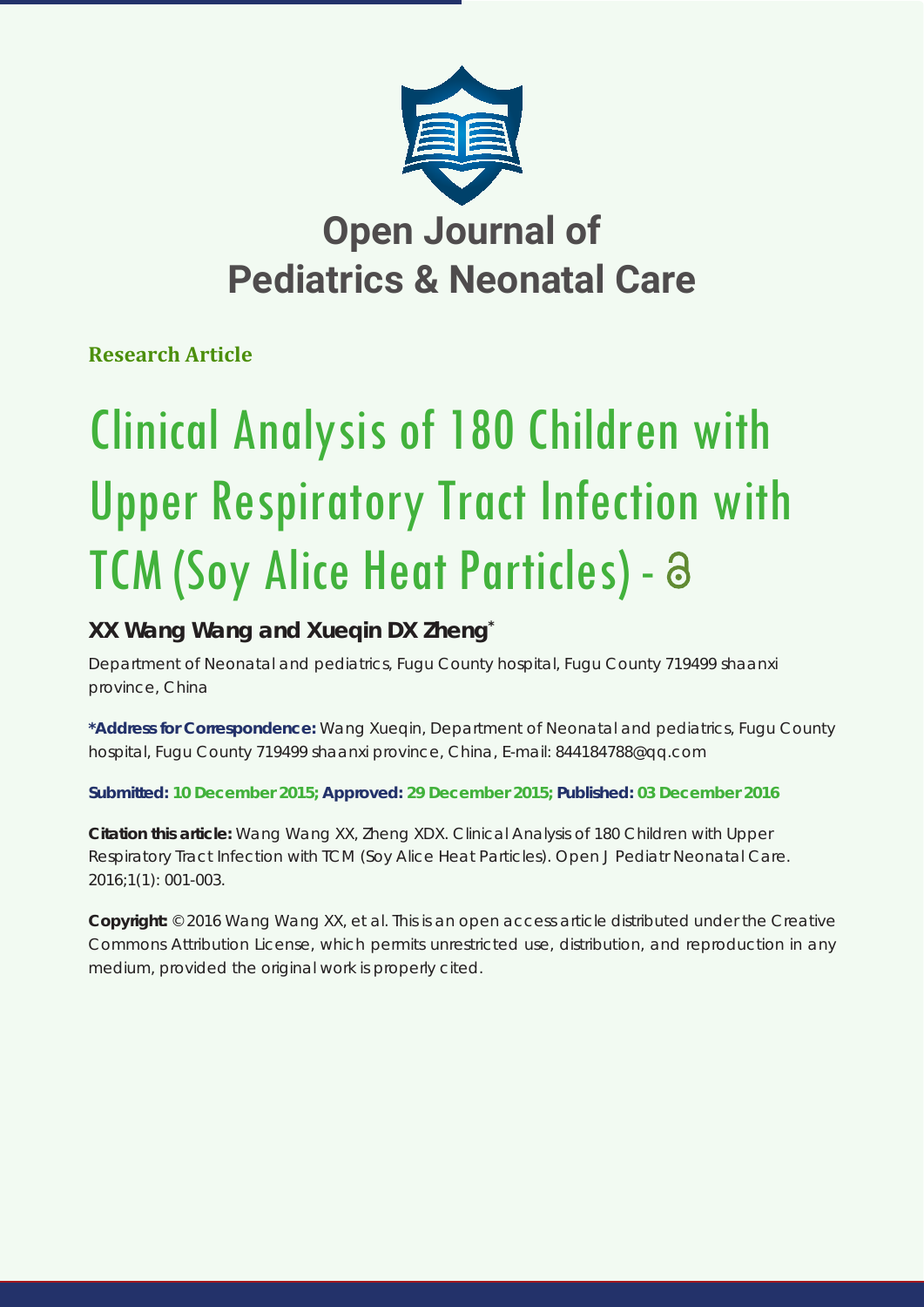## Soifles ture

#### **ABSTRACT**

**Objective:** Observation of children with soy granules Alice heat treatment of respiratory infections how the efficacy.

**Methods:** Admitted to meet the diagnostic criteria of the 180 cases of respiratory tract infection in children,Were randomly divided into two groups were observed.

**Results:** Comparison of the efficacy of the two groups: The total efficiency was 97.8%, the control group was 82.2%, There two groups were significant (p <0.05).

**KEYWORDS:** Children soy Alice heat particles; Upper respiratory infection; Efficacy

#### **MATERIALS AND METHODS**

#### **Case Selection**

This observation subjects were upper respiratory tract infection in children, no complications, are in line with an upper respiratory infection diagnostic criteria [1]. 180 cases were randomly divided into treatment groups: 116 males, 64 females; aged 1 to 3 years 84 cases, 76 cases aged 4-5 years, 6-14 years 20 cases; 104 cases of mild clinical manifestations, severe 76 cases; the control 180 cases of groups: male 108 cases, female 72 cases; aged 1 to 3 years 96 cases, 60 cases aged 4-5 years, 6-14 years 24 cases; 132 cases of mild clinical manifestations, severe 48 cases.

#### **Treatment**

The treatment group serving children with soy Alice heat particles 6 months to 1 year old: a  $1 \sim 2g$  (half bag to 1 bag); 1-3 years old: a  $2 \sim 3g$  (1 Bag - 1 bag half); 4 1-6 years old: a  $3 \sim 4g$  (1 bags half to 2 bags); 7-9 years old: one  $4 \sim 5g$  (2 bags to 2 bags half); 10 years: once 6g (3 bags); three times a day . SHL oral liquid control group serving 5 to 10 ml, 3 times a day. Both groups plus ribavirin tablets 10mg / kg · d orally. Both sets of treatment observation period of 3 days, the observation period is no longer taking other drugs.

#### **Clinical criteria**

Markedly: temperature returned to normal within 24 to 48 hours, other symptoms and signs disappeared mostly; improvement: temperature returned to normal within 48 to 72 hours, and other symptoms, signs disappeared or improved; invalid: All the fever and other symptoms, no signs of significant improvement.

#### **RESULTS**

#### **Comparison of the two groups total effect**

The treatment group, the total efficiency of 97.8% in the control group, the total efficiency of 82.2%, the difference between the two groups had significant (P <0.05), Table 1.

#### **Comparison of two groups of symptoms**

Before and after treatment, the treatment of fever in children, nasal congestion, runny nose, hoarseness, lethargy and other symptoms improved significantly (P < 0.05).

Side effects: treatment group, 20 cases of hyperhidrosis, 12 cases of gastrointestinal discomfort; control group, 16 cases of gastrointestinal discomfort. No other side effects.

#### **DISCUSSION**

Of children with acute respiratory infection is common

pediatric diseases, more than 90% of the virus (see main rhinovirus, adenovirus, parainfluenza virus, influenza virus, respiratory syncytial virus) infection, or if the treatment is not timely treatment often accidentally bacterial infection, bronchitis or bronchial pneumonia easily converted. The clinical manifestations of fever, sore throat, cough, etc. mainly. Current clinical treatment of viral infections is no specific treatment. Past commonly used antiviral drugs ribavirin, vidarabine, cytarabine, acyclovir, interferon,gamma globulin. But the effects are not very precise, and expensive, and there are definite side effects of certain level of adverse reactions. Ribavirin, which are commonly used for a variety of DNA and RNA virus inhibition, can prevent viral replication, no cross-resistance, but the drug on the blood system has certain side effects. The medicine that children delicate organs, skin Fan Lei not close, health and foreign different functions, plus I do not know from cold to warm tone, often due to sudden changes in the four seasons climate, heating disorders, feelings of evils, milk food stagnation fat-based disease; and because "Chun-yang of the body" pediatric department, "often Yang Yu, Yin often inadequate" when exogenous evil, Yun of the heat, so the clinical symptoms of fever is more common. Rapid cooling is the main therapeutic purposes. Soy children Alice heat particles [2] is a "transparent solution form of evil, to give vent to swelter" of Semen, longer than "pure heart and purging fire, the dissolution of the hot coke," the forsythia, supplemented skullcap, mint, Nepeta, Gardenia (fried), rhubarb, Artemisia annua, TPG and other 14 Taste "Shufeng solution table, heat dredge" the classic of Chinese medicine. The main active ingredient substance skullcap baicalin, has antibacterial, diuretic, anti-inflammatory and antispasmodic effect [3]. Forsythia extract forsythol, sterol compounds and other active substances with anti-inflammatory and analgesic effects [4]. Gardenia Gardenia rich glycosides, have antiviral activity [5]. To sum up with heat, antiinflammatory, anti-bacterial, anti-viral effects, and can improve digestion, increase immune function, it can significantly improve the children with acute respiratory infection symptoms such as fever, shorten cooling time. Fengreganmao for both prevention and treatment of pediatric and cold embrace stagnation Zheng, clinical no significant adverse reactions. Soy pediatric clinical Alice heat particles easy to use, drug safety and efficacy, worthy of clinical use.

**Table 1:** Soy children Alice heat particles treatment of respiratory tract infections compared with the control efficacy

| n. | Mild |  | Severe markedly improved invalid                              |                                                              |  |
|----|------|--|---------------------------------------------------------------|--------------------------------------------------------------|--|
|    |      |  | Cases% cases% cases% cases%                                   | $cases\%$                                                    |  |
|    |      |  | Treated 180 104 (57.8) 76 (42.2) 112 (62.2) 64 (35.6) 4 (2.2) |                                                              |  |
|    |      |  |                                                               | Group 180 132 (73.3) 48 (26.7) 52 (28.9) 96 (53.3) 32 (17.8) |  |